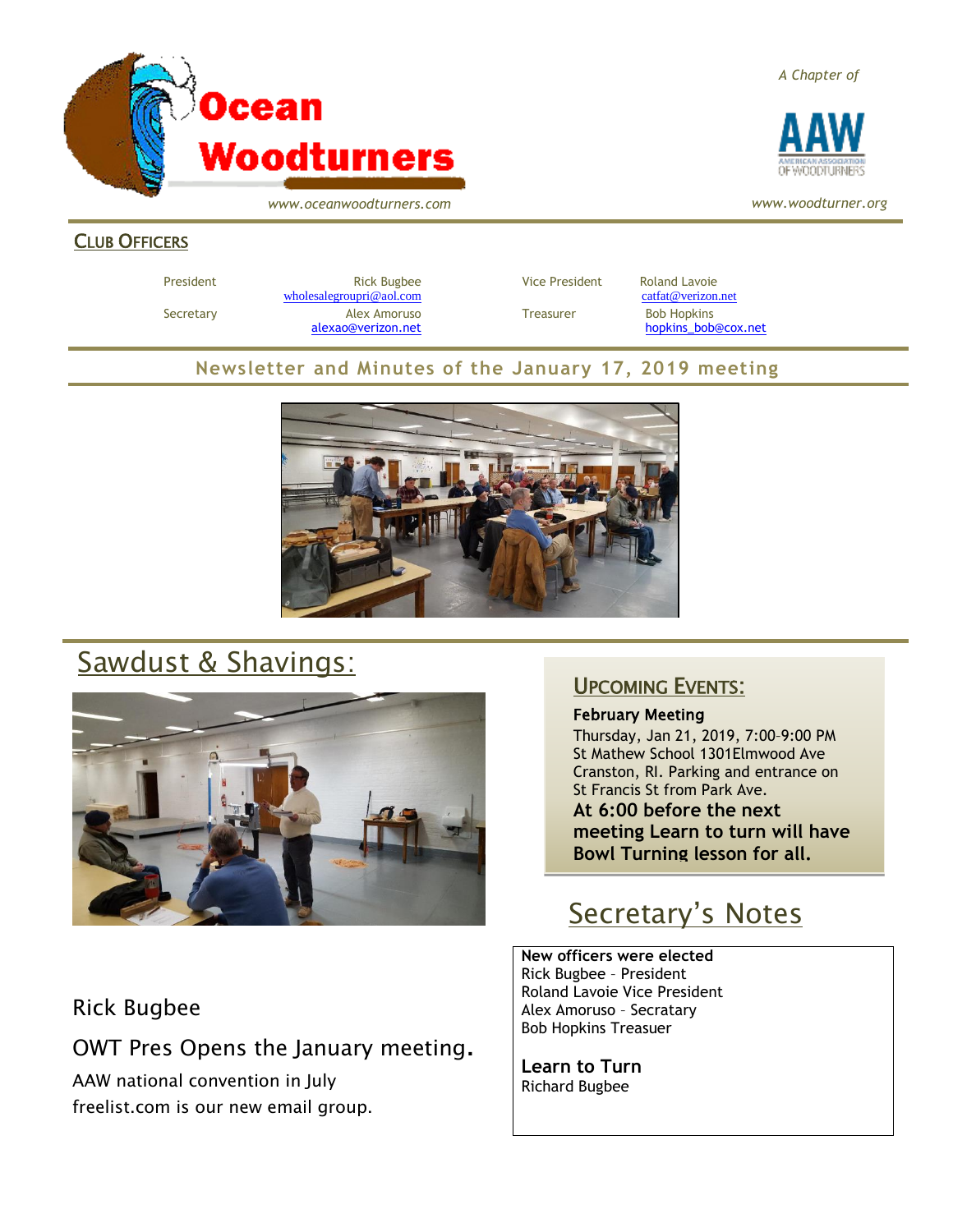DEMO



Charley Hockenson .



Ornament-Pored - resin and glitter

## Meeting Minutes

| Roland opened the meeting with 28 members |            |            |
|-------------------------------------------|------------|------------|
| Treasurer's Report                        | Club acc   | \$2,485.25 |
|                                           | Camera acc | \$589.49   |
|                                           | total      | \$3,074.74 |
| <b>Committee Reports.</b>                 |            |            |
| <b>Program Committee:</b>                 |            | No report  |
| <b>Outreach Committee:</b>                |            | No report  |
| <b>Fundraising Committee:</b>             |            | No report  |

Turn and Learn -  $6 - 7$  before next meeting

Six new members.

### Treasures notes Bob Hopkins

You can pay your dues directly from the website at <http://www.oceanwoodturners.com/dues.cfm> Dues: Club dues are \$25 annually. For members who wish to have a printed Newsletter mailed to them monthly, there is an annual charge of \$5 to cover postage, payable with club dues. All payments should be mailed to: Bob Hopkins, 48 Tilbury Drive, Bristol, RI 02809

Show and Tell

Anyone interested in helping out at WATER FIRE call Bob



**Rick Bugbee Sequoia Redwood Bowls**



**Roland Lavoie Ash and Oak Bowls**